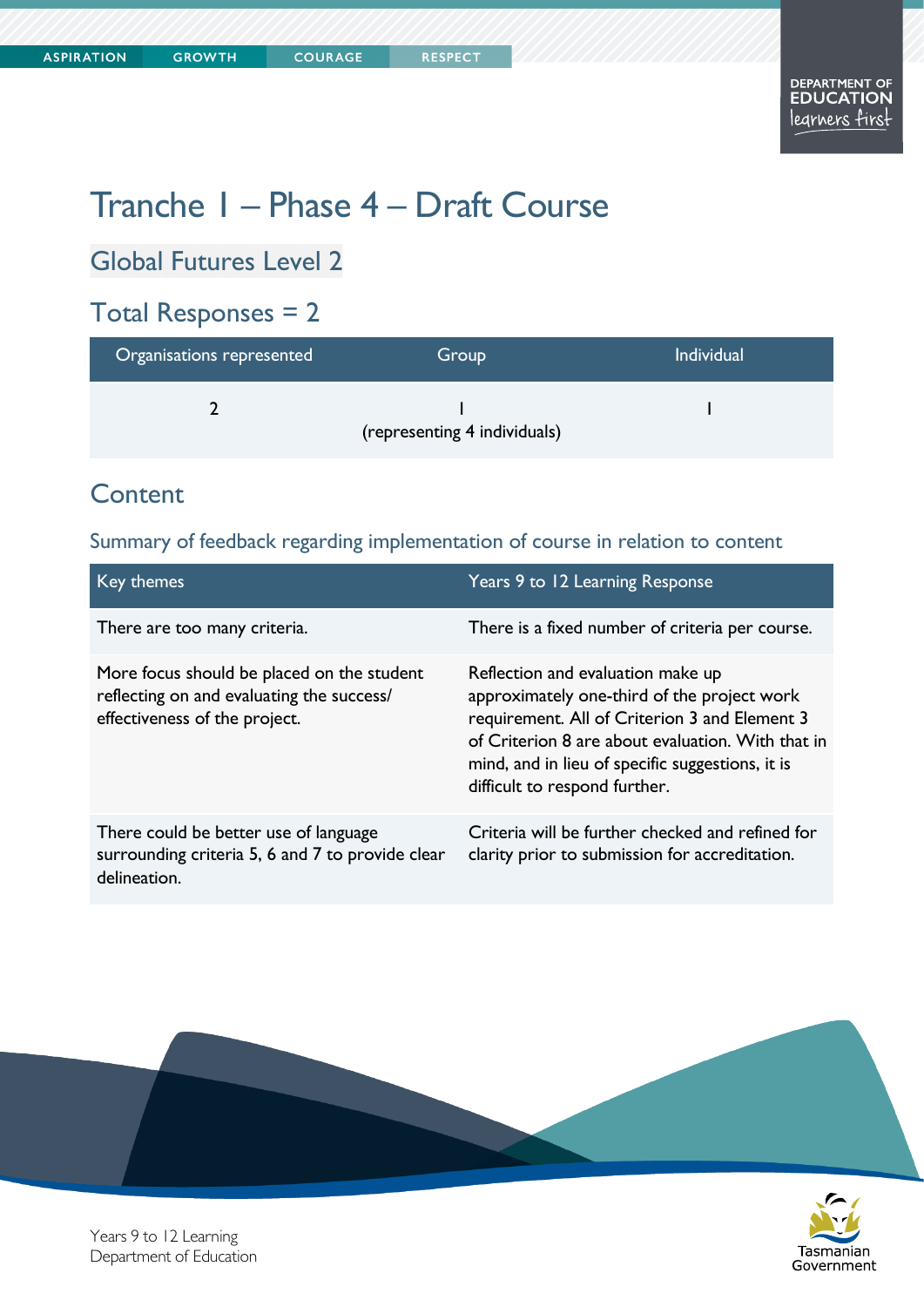### Work Requirements

#### Summary of feedback regarding implementation of course in relation to Work **Requirements**

| Key themes                                                                                                                                                                                                                                                         | Years 9 to 12 Learning Response                                                                                                                                                         |
|--------------------------------------------------------------------------------------------------------------------------------------------------------------------------------------------------------------------------------------------------------------------|-----------------------------------------------------------------------------------------------------------------------------------------------------------------------------------------|
| One respondent asked if, in Level 2, there was a We trust teachers to do what is best for<br>risk of the project becoming teacher led.                                                                                                                             | students.                                                                                                                                                                               |
| That same respondent said work requirements<br>in Level 2 seemed realistic.                                                                                                                                                                                        | Noted.                                                                                                                                                                                  |
| Another respondent said there were heavy<br>work requirements. They said this would end<br>up using the work requirements as the only<br>assessment tasks.<br>That respondent also said students would not<br>sign up for the course because of the word<br>count. | Noted. Additional assessment is not required by<br>the course. Feedback should be provided to<br>learners where it is needed.                                                           |
|                                                                                                                                                                                                                                                                    | Work requirements' 'size' falls within a similar<br>range for all courses at the same level. The size<br>range of the work requirements will be checked<br>again with critical friends. |

### Support for Implementation

#### Summary of feedback regarding support desired for implementation and delivery

| Key themes                                     | Years 9 to 12 Learning Response                |
|------------------------------------------------|------------------------------------------------|
| Examples of the student inquiry projects could | This question / suggestion will be shared with |
| be helpful.                                    | baseline resource developers.                  |
| It is unclear how much time should be spent    | This question / suggestion will be shared with |
| teaching students how to be activists.         | baseline resource developers.                  |
| What are the supervision implications of the   | This question / suggestion will be shared with |
| project?                                       | baseline resource developers.                  |
| Providing more scope for the development of    | This question / suggestion will be shared with |
| metacognitive skills would be beneficial.      | baseline resource developers.                  |